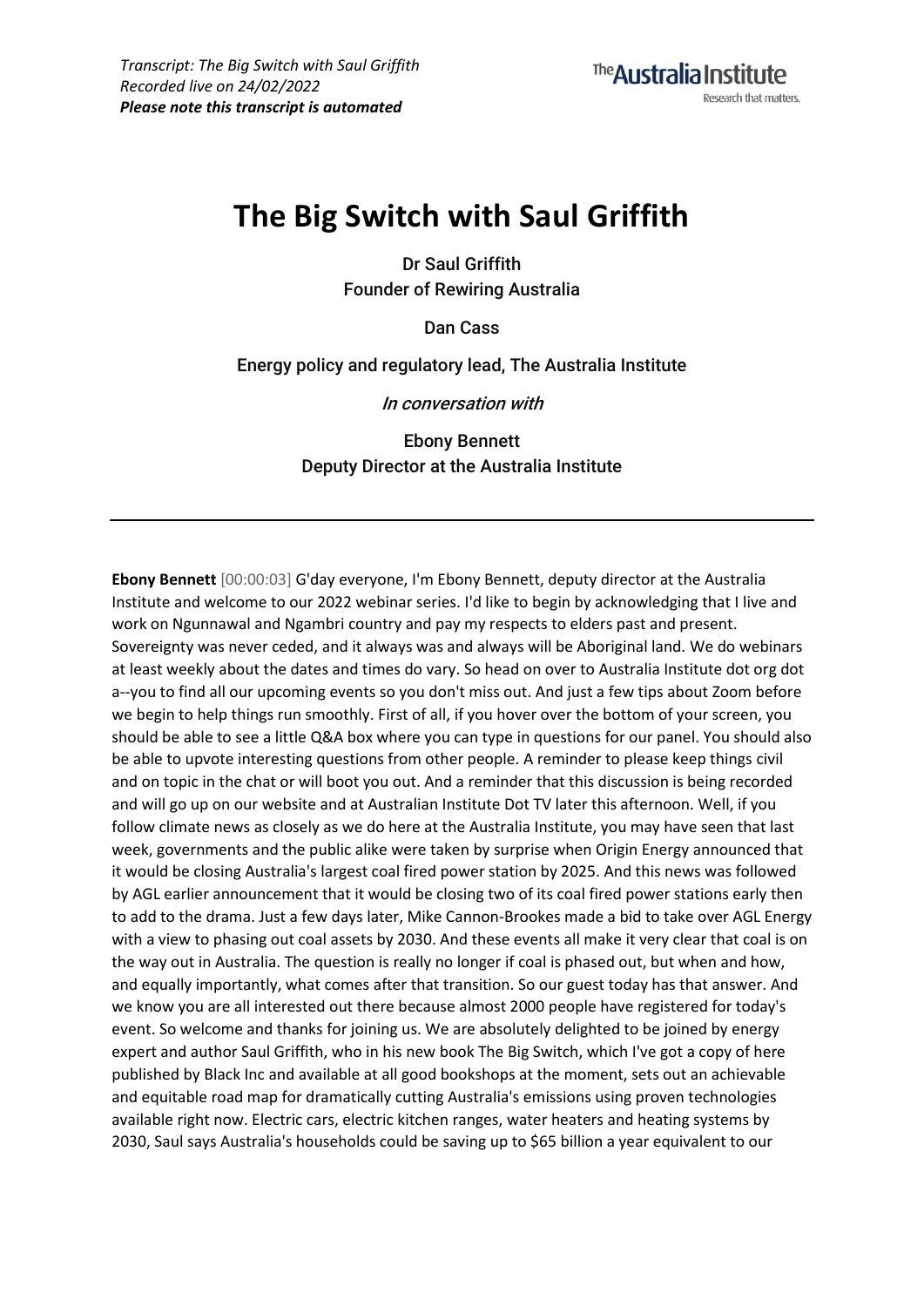export earnings from coal. And joining us for today is Dan Cass, energy policy and regulatory lead at the Australia Institute. Good day Saul and Dan, thanks so much for joining us.

**Saul Griffith** [00:02:42] Thank you for having me.

**Ebony Bennett** [00:02:44] Saul first of all, tell us about why you decided now is the time to write this book.

**Saul Griffith** [00:02:54] I genuinely believe that Australia can lead, and in fact, the world now needs Australia to lead. I wrote a book 18 months ago called Electrify that was very much a book written with an audience of one in mind, meaning the incoming American president. We didn't know who it was when I wrote it. The goal being and the hope being that America would. The new president would essentially be Franklin D. Roosevelt in America, would lead the world with very, very bold climate action. I think. It was a detailed argument for why really, there's only one solution for the majority of our emissions. That said, electrification, it was meant to be a crisp argument. And that's true of the book for Australia the big switch of crisp argument so that we stop being distracted by the false solutions, the hydrogens, the carbon capturing the, et cetera. You know, we need a little bit of everything, but we need the huge amount of electrification anyway. Given the struggle of American politics, I think if you're your hope is for Joe Biden to become Franklin D. Roosevelt, you need to be a little less optimistic. And if you're thinking about the highest leverage point in the global conversation on climate and this is an extraordinary thing to say, Australia is the place where the economics are working. First are going to work enormously well in the very, very near future, and we can provide the template for how the world gets rid of the majority of its emissions. So the book was very much the concise argument to try and bring forward that moment for Australia in Australia as soon as possible, which means to begin disposing with the bad arguments for other things and providing the economic and technical arguments that support widespread electrification as the as our answer.

**Ebony Bennett** [00:04:53] Yeah, I mean, congratulations on the book. I've been powering through it. And it's I mean, it's a cracking raid. You've got such a way with description of people. I'm going to come to that a bit later. But the thing I was just struck by reading it is I was so hopeful reading the book. I feel like, particularly in Australian politics, what we ever hear about is it's too hard. It's too expensive. Kind of. We can't do it. It's all extremely negative, but you just so clearly lay out that it's actually just this massive opportunity. How important is that kind of positive message that actually there's so much that we could we could benefit from this.

**Saul Griffith** [00:05:32] I think it's critical, and I'm shamelessly pushing that optimistic message. I think it's critical because the culture wars fought on a battlefield that honestly has 1970s as its origins. The environmentalist movement was born during an energy crisis. The answer to that energy crisis was efficiency, and efficiency means smaller cars, smaller homes, colder homes. That was the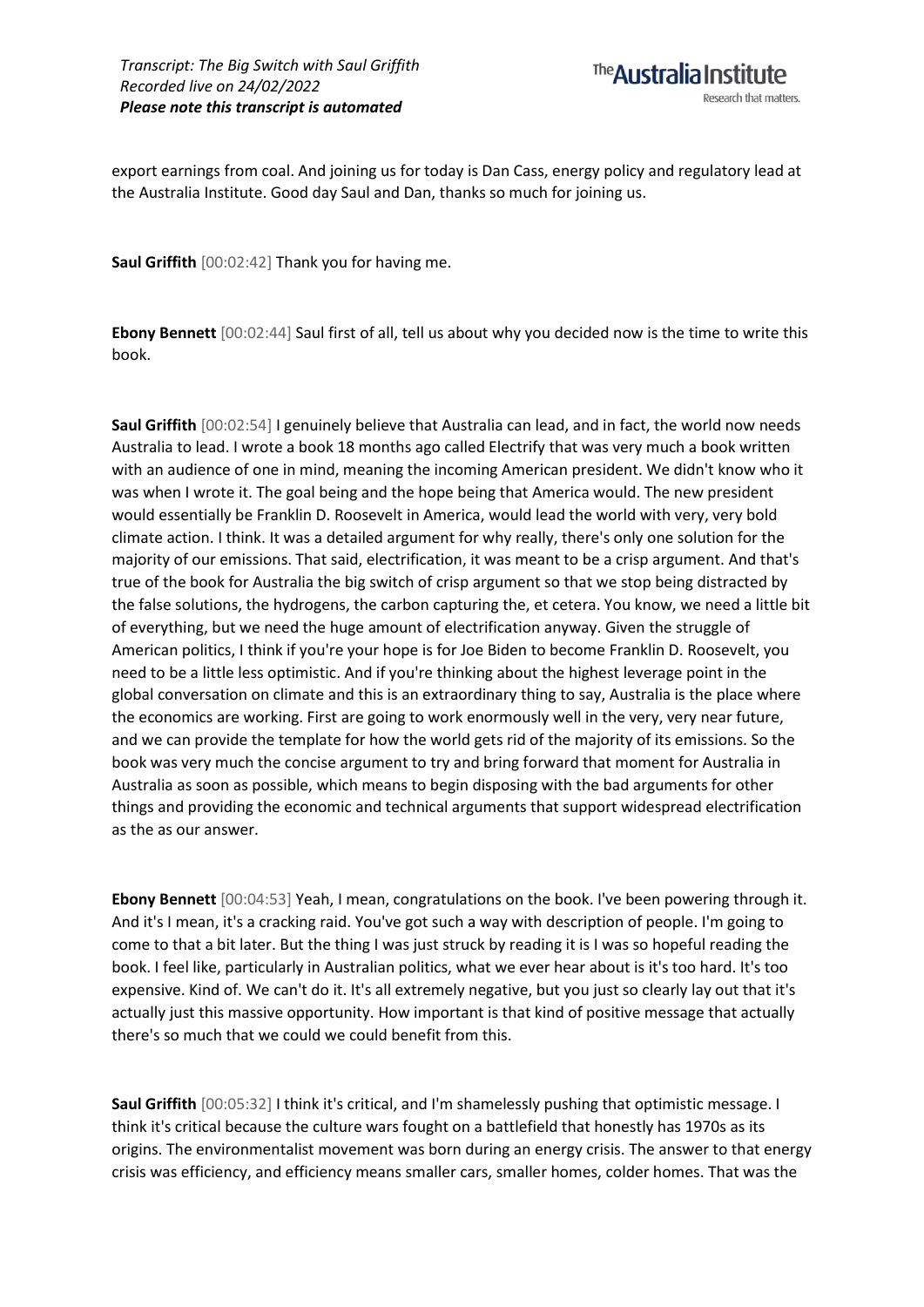technical answer to the 1970s environmental crisis energy crisis. But that's not the answer to the current climate crisis. Because you can't efficiency your way to zero emissions, you can't have none of anything. That's what efficiency gets to you. It also means that the argument is poor because it rhymes to the general populace as as less colder. Or, you know, as you might paraphrase the traditional environmentalist argument. If we keep on sacrificing a whole lot, we might be just a little bit less fucked. And when we really needed an argument that like, you know, actually, I'm starting to call it the abundance agenda, which is to shamelessly steal a line from a journalist who I've been talking to. And I think that's right. We actually can. You know, we've been struggling to think about what getting to 100, you know, getting to zero emissions, getting to 100 per cent looks like. But actually, the giant mental cognitive release is, let's imagine going beyond 100 per cent. And let's imagine abundance is actually part of the solution to truly enough abundant sunshine, enough abundant batteries, enough abundant electric vehicles that that we really do it. Once you get to that place, you can release the optimism and you can actually see that we can take the culture more full on. It's not about losing your weekend, it's having an electric jet ski that can provide resiliency to your house. Right? The electric barbecue that does grid services that fries your snacks for free and doesn't taste like gas. We, we have we really do. And particularly in Australia, because of our natural blessings and that the lucky country narrative, we have the opportunity to be the first on that abundance agenda.

**Ebony Bennett** [00:07:51] I want to come back to some of those opportunities in the future, but just to stick with kind of where we get stuck in the debate at the moment, then I think you were going to ask something about hydrogen there.

**Dan Cass** [00:08:02] Yeah. Look, I love the chapter in the book, so where you talk about and the way you talk about the false solutions, we've had a lot of hype about hydrogen and you make the point that if we use it instead of batteries would need to build two to three times as many wind turbines and solar panels. It's not a bad thing because when to abundance we hear you. But there's clearly a fundamental problem with hydrogen. What is that problem? And just as the supplementary, why are we hearing so much hype about it if it's really not so good?

**Saul Griffith** [00:08:36] Well, which one do you want, do you want the history of the hype answer or do you want the why isn't it a good idea?

**Dan Cass** [00:08:42] Yeah, why doesn't it work?

**Saul Griffith** [00:08:44] So the why doesn't it work? I'm not saying there will be no hydrogen in the future, but let's say the International Energy Agency, in their modelling, assumes that 50 per cent of the world's energy will be hydrogen in 2050. I just need to. Somebody needs to say that cannot happen and won't happen before we spend too much money. So it might be a few per cent, but not 50. Here's the reason why hydrogen is not an energy source. It's a battery. The only really viable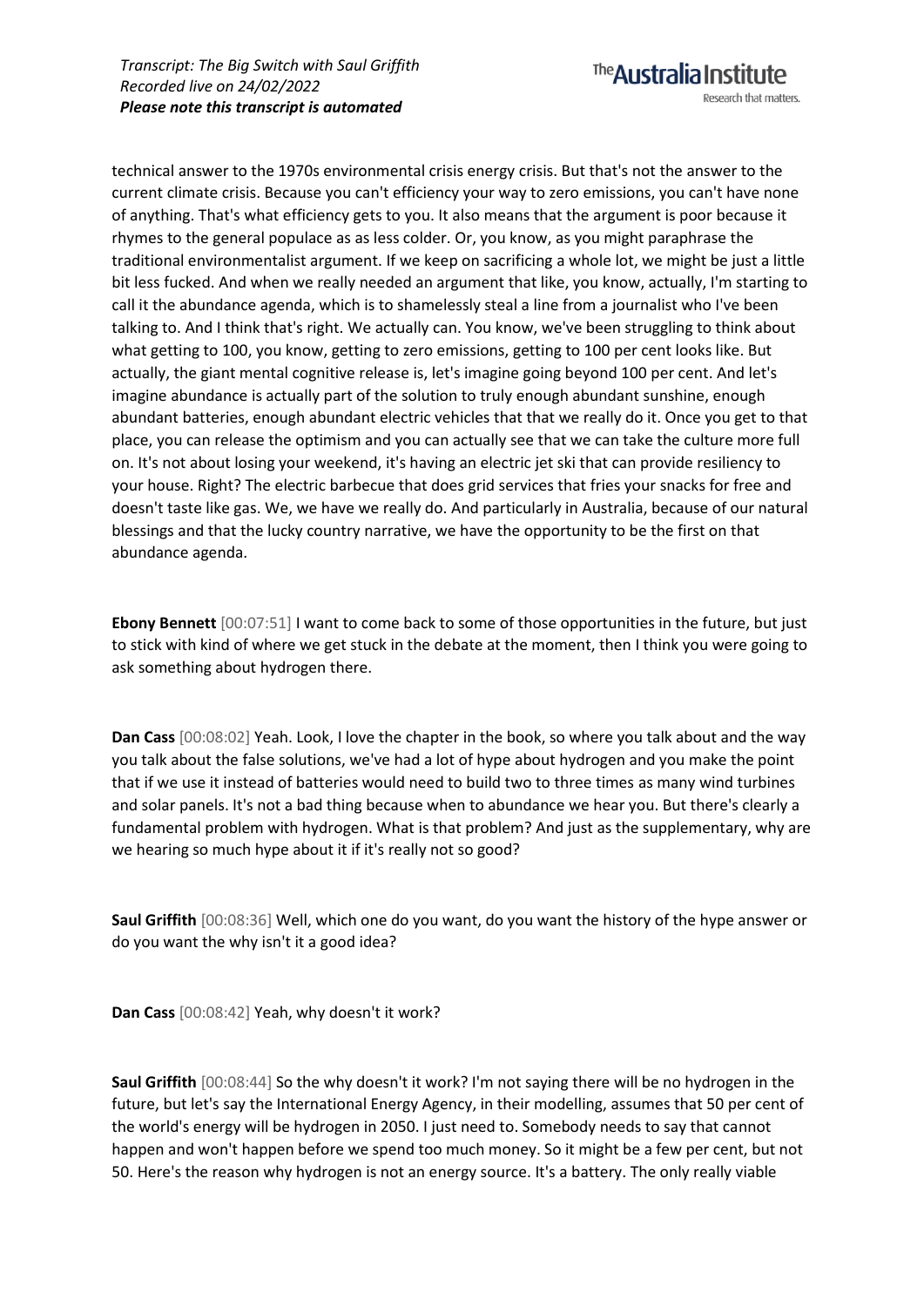hydrogen at scale is green hydrogen and green hydrogen starts with electricity anyway. So if we're going to drive an electric car, for example, we start with one unit of electricity gets stored in the battery you lose a couple of cent goes into the motor, it loses about five percent. And so, you know, 85 90 per cent of that one unit of electricity drives the car. If you go take that electricity and you make hydrogen, you lose 25 per cent or more. Most likely more generating the hydrogen through electrolysis. Then you lose another 10 to 15 per cent when you compress the hydrogen down so that it has enough energy density to be stored in the car. Then you either have to burn it in the car engine or run it through a fuel cell, which is going to lose another 50 per cent of the energy. All told, that means, you know, you're going to get 30 or 40 per cent of that original electricity out, not 90 per cent as you do with the electric car that before you even consider the cost of the tank, the fuel cell, the compressors, the electrolysis means that the cost of driving that vehicle will be two to three times the cost of driving an electric vehicle. So you sort of fail on a technical argument, you fail on an economic argument. Now you could go through the other uses. What about for heat? What about for various things? And most of them end up with a like? It's a thermodynamic story that looks that bad or worse, which then you might say, Well, what might we use it for? Absolutely. We need it for agriculture for in the form of ammonia. That's about one per cent of the world's energy today. Maybe we need it for steel. That's another half of one per cent of the world's energy today. So you start to see that it's looking like a two to five per cent component of the future, not a 50 per cent component. And that has an enormous impact on how you would allocate precious resources in addressing climate risks.

**Ebony Bennett** [00:11:11] And so I want to come to the chapter that you had on energy and that transition that we're looking at. Talk to me about all the interesting info that's in that chapter because I found it actually really easy to follow. But you know, there's there's a big path ahead. But how does Australia use its energy and what does that transition look like?

**Saul Griffith** [00:11:37] So the book really tries to separate out our domestic economy. That's the energy we use for things we do at home versus our exports economy, which is the energy we use to make food, to make fuel, to make exports for other countries. That's so that we can understand the two different ways that Australia wins in this energy transition and the two different timeframes upon which we we win. So the domestic economy is mostly driving cars, heating buildings and, you know, including cooking. And in fact, you know, 42 per cent of our domestic emissions are what happens inside households. The choice of fuels we use for our cars. The choice of what we cook with the choice of what we hate our water with and the choice of what we heat the house with. If you include the commercial sector, which is basically small businesses and offices, they are mostly the same types of loans, what those businesses drive, what those businesses hate, the space with what they cook with. And order that takes it to 65 per cent of our domestic emissions are just in those things. Now the solutions for all of those emissions now exist and are getting to the scale and cost where there's no excuse not to do it. So that's electric vehicles, that's induction and electric cooking. That's heat pumps for hot water, that's heat pumps for space heat. And we now have the cheapest electricity in the world because of this dry and rooftop solar miracle. Batteries are finally getting to the cost where they absolutely make sense to harden that solar. And you can see the pretty simple sort of five step plan or six or seven step plan to electrify and decarbonise the domestic economy.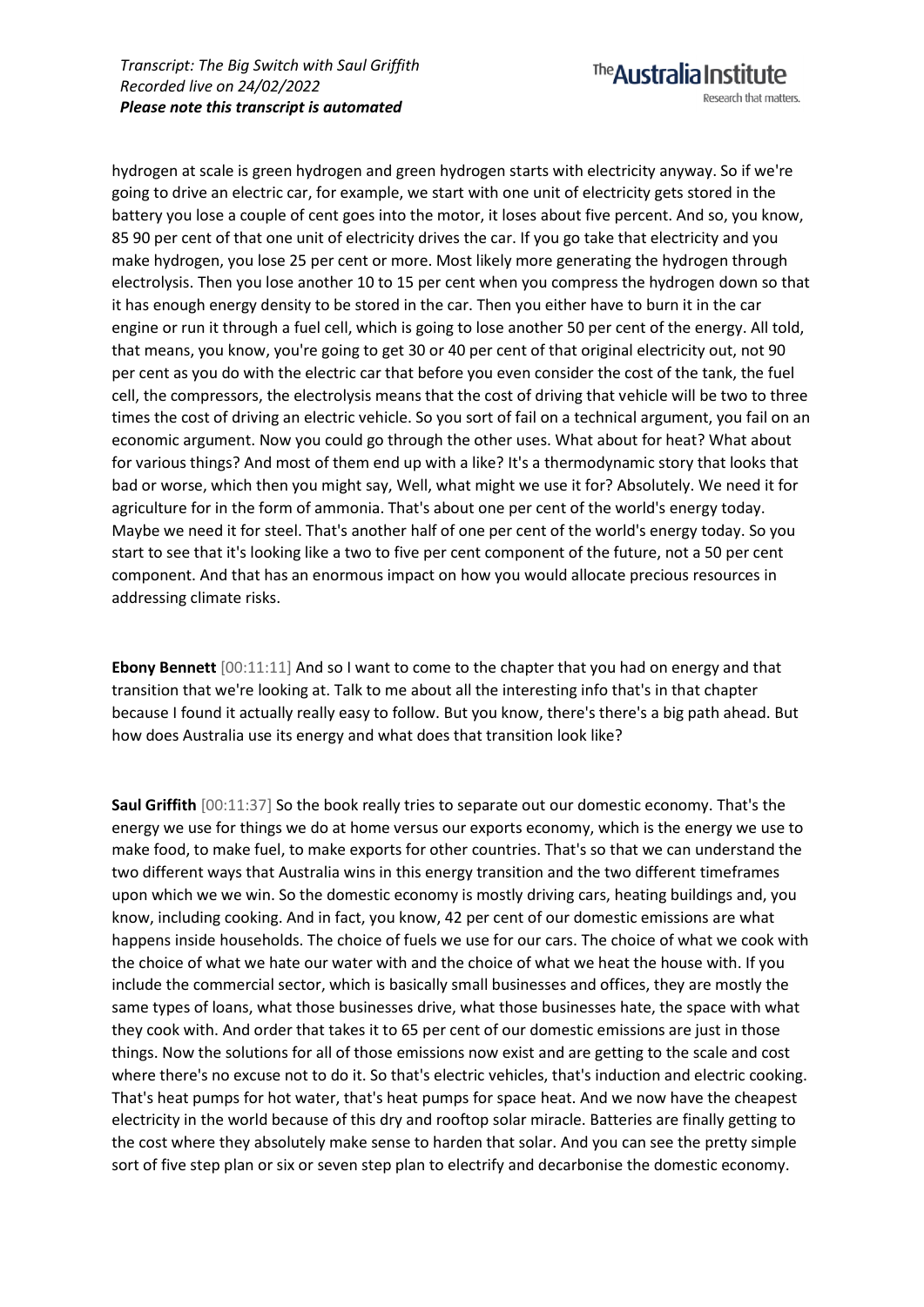You can model that you can look at how much we save. We should be able to do all of that by 2030 or 2035. By the time we get there, let's take the household example they spend \$4800 currently on fuels. They spend quite a lot of their money on vehicles. Electric vehicles is shortly, probably off to 2025, going to be cheaper than petrol vehicles. And if we assume that we'll do half the energy off our rooftops, which is reasonable quarter to a half and the rest from the grid, which is powered by wind and solar, then in fact, the cost of energy for that house is going to go down to about six seven hundred dollars a year. And because the vehicle is also cheaper and that that's where these amazing facts that we're going to save four and a half to \$5000 a year in every Australian home by 2030 comes from. That's where you're 40 to \$60 billion in savings in the domestic economy comes from. It is true that in 2022, you need to be a wealthy household to be able to afford all of those toys, but that is going to be increasingly less true by 2024 2025. It won't be true at all. And if indeed, we hire politicians to look just a little bit into the future and try to make the lives best for the Australian people, then it is seemingly insane that we don't have all the major parties and all the minor parties in this country competing for how quickly they can get the Australian public to this. This great outcome that not only addresses climate but really affects what a lot of voters care about, which is their hip pocket.

**Ebony Bennett** [00:15:05] Yeah. So just to repeat that, that's up to \$5000 a year in savings per household. Once we electrify everything, that's certainly huge figures. But talking about the electricity market, then I wanted to ask you, you've participated in the work of the Energy Security Board to design a new electricity market. Is the market ready for Saul's vision here?

**Dan Cass** [00:15:31] No, in a word, the market is is is stuck in the 90s and in 1992, the first

**Saul Griffith** [00:15:38] wait is that the 1890s or the 1990s

**Dan Cass** [00:15:42] and boom, so. So you know, I mean, look, I've been watching Seinfeld, so I can't preach. But back in 1992, there was the first great design paper published for the the what would become the national electricity market. And it said that the the demand side should have equal opportunity. It's very, very 90s phrase did have equal opportunity with generation. And the vision then was engineering vision around the world. Not just here was there were two things going on as a big transmission network in the middle. Two things going on on that are big generators, centralised nuclear in France and coal and hydro here, and some gas speakers. But that's all part of the same story. And then everyone else is just a passive consumer, whether it's a household or a smelter or a hospital and everything in between. And even then, when the economists were designing this market, they said the demand side should be able to participate. So and back then, it was pretty simple. I mean, I'm, you know, a nineties guy. So I have my own little app that tells you when the price is going up and sometimes the electricity price that we all ultimately pay because we pay it at an average cost for the price for the year, the price can go up tenfold or even a hundredfold in the wholesale market. And so I, because I'm interested going, turned some things off. And you know, the that the prices at the end of the month, the company rebates people who participate in this very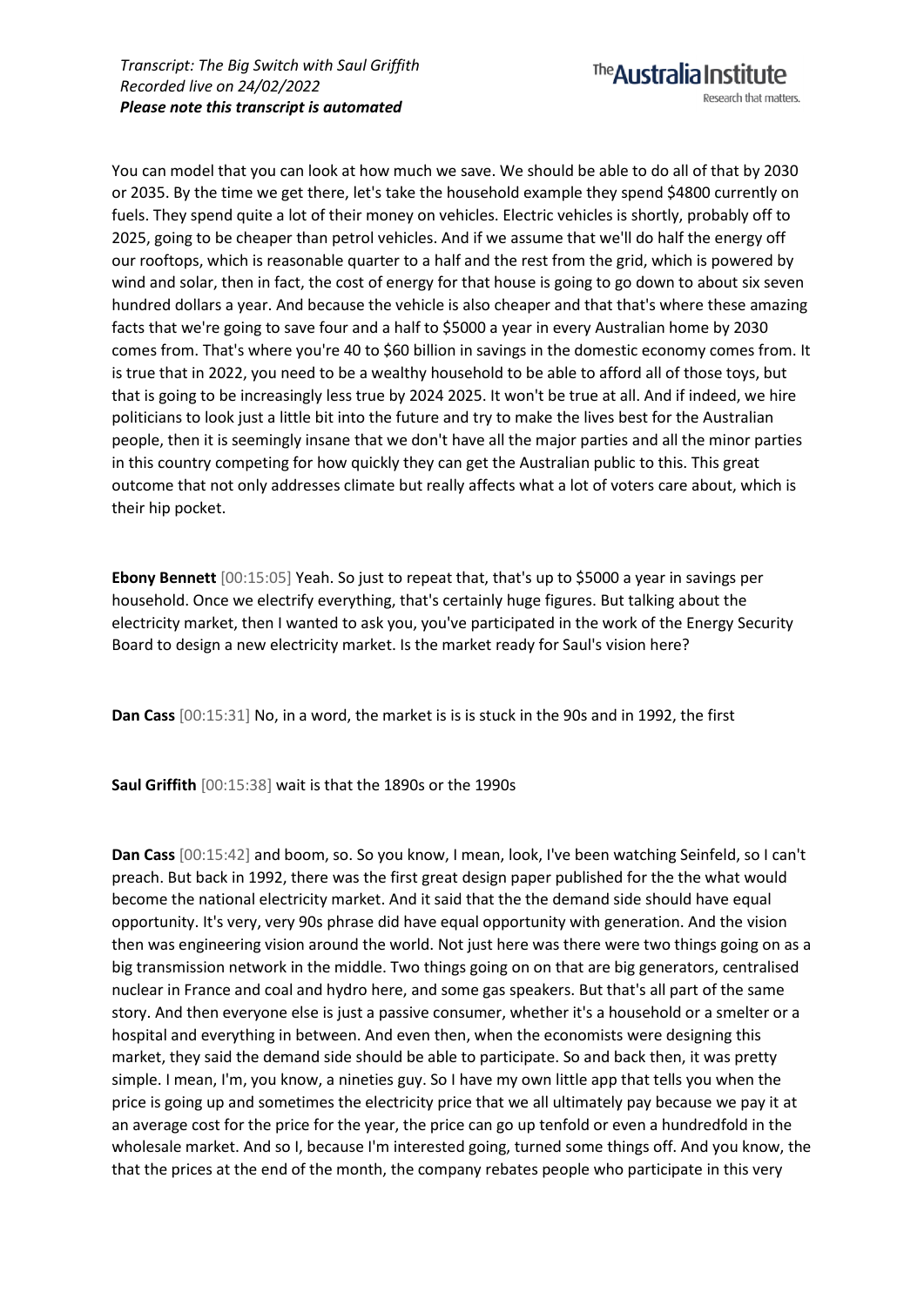primitive kind of demand side response. You get a rebate of 20 or 30 dollars a month. Now that's that 90s down talking consoles, no 90s guy. And the new electrification version of this is that on absolute steroids. So if we build out what sold is putting forward in his book and we invest consistently in electrification of households. So pulling out the gas, putting in the heat pumps that are incredibly efficient for heating the water and heating the space. The induction cooktop. A lot of supersized solar on the roof. And a heap of batteries in the garage. And then some smart electrics that connected all together. The household is then a producer and a store, as well as being a consumer of energy. And frankly, that could be why big energy doesn't like this. It's not just that I like polluting. They just don't want the competition. So the market has hundreds of barriers. I would say to this kind of participation standards, the rules, the market design itself. And, you know, viewers who follow the Australia Institute will know we put forward a rule change that was finally passed into law last year. The Energy Market Commission. So the big producers now can participate in an equal way, in equal opportunity, in what's called a wholesale demand response mechanism. So when the price goes up a hundredfold, someone who owns a smelter can say, Well, I don't want to smell it at that price, I'm happy to turn off a little bit. And here's the really cool thing. When they do that and they lower demand supply and demand move and readjust, the price lowers. The smelter saves a lot of money, but every consumer who's buying energy at that time saves money when the wholesale price goes down. So demand response is not just amazing for the environment and this whole electrification vision amazing for the consumers who do it. But as the consumers start doing this, everyone benefits from a better life balance on the grid.

**Saul Griffith** [00:19:07] Here's something that I think the market design is. Honestly, we're too lazy to do the homework, right? So you get to the we're going to electrify everything. Let's talk about this in terms of a household. Today, the average Australian household uses 13 to 14 kilowatt hours of electricity today. The current Australian household uses close to 100 kilowatt hours of all forms of energy, including the energy lost on the grid, generating that 13 kilowatt hours, including the energy in the petrol. The energy and the natural gas. If you electrify all of the end users, the heat, the kitchen, the cars, that household will need 35 kilowatt hours per day in the future, more than doubling close to tripling. The total amount of electricity is going to the electricity market has to grow enormously. The good news is the total amount of energy used by the household goes down enormously. This is the unsung hero story from 100 kilowatt hours a day to 35. That is just the brutal argument for the efficiency of electricity for all of these demand side things that the human behaviours, the household behaviours that we enjoy. Electricity is the best answer for absolutely nearly everything.

**Ebony Bennett** [00:20:31] So we do a lot of work here at the Australian Institute around coal mining in particular, and we've advocated very heavily for a moratorium on new coal mines to tackle the supply side of things in that respect. And certainly, that's one of the elements of this debate that makes people panic. This idea that we're quite reliant on mineral exports and things and what are we going to have to replace that? You've got a chapter that looks at the opportunities for exports and how we could be getting a lot more value, for example, out of our iron ore exports. What does that look like for our future?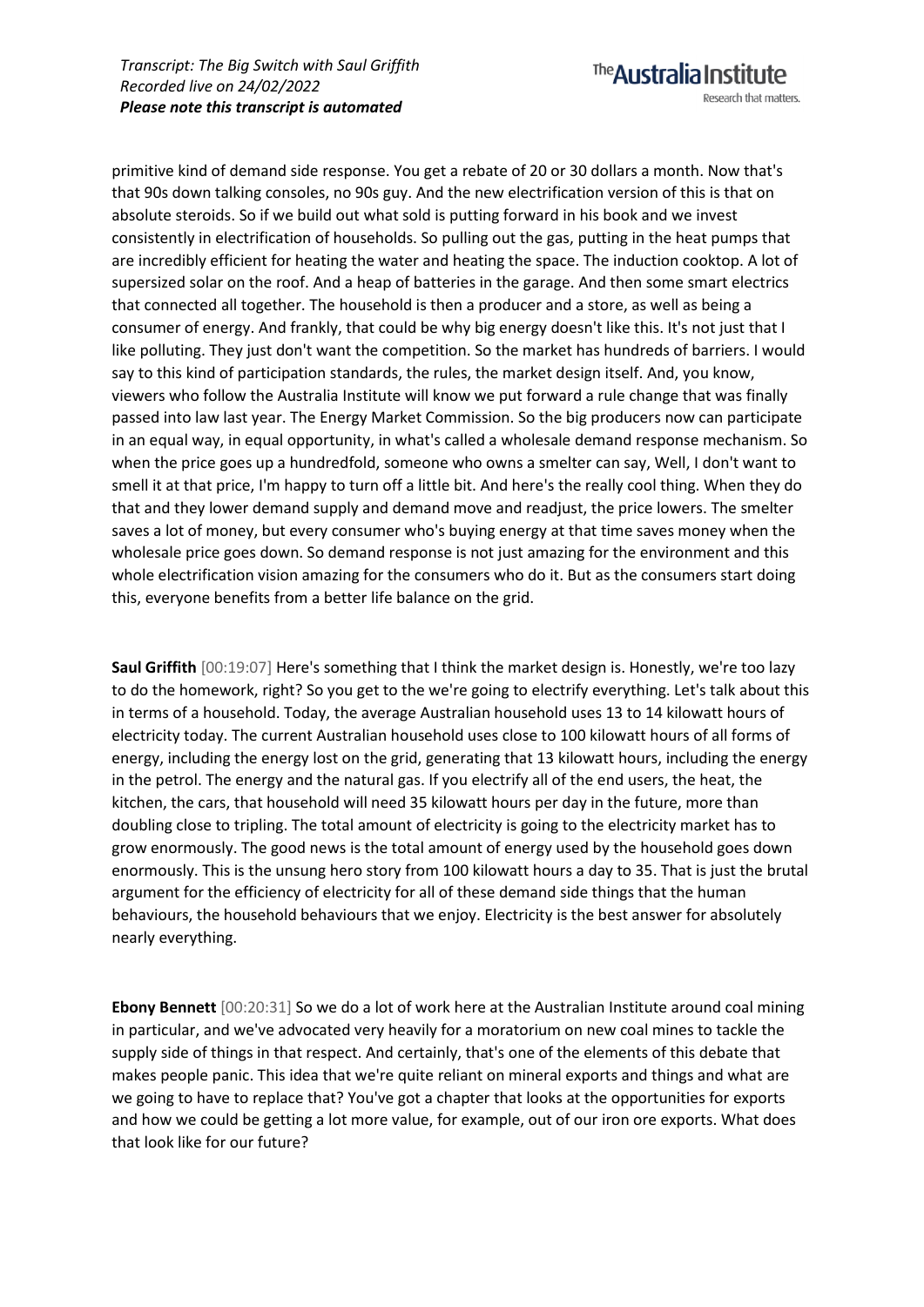The **Australia Institute** Research that matters. **Saul Griffith** [00:21:08] A huge amount of these where Australian politics and the culture war on

energy is around what we have to lose and the larger arguments about what we have to lose or we're going to lose our export money, we export 60 odd billion in coal, another 20 odd billion in LNG. It's about \$80 billion, but no one ever tells you about what we import. We heard about import about \$30 billion in oil. And when you import something, you pay the full price. It's \$30 billion that goes away from our country. When you export something, you only make the margin. These are not high margin products, they global commodities. So it is very likely that Australia doesn't make positive money. It loses money on the balance of of imports and exports. In that sense, the end. So you know, what's a better version of the story for what we replace that already bad story isn't it turns out that it can be astounding. Our other major export is iron ore to we just ship red dirt. Then we other people in other countries turn that into steel. I come from a steel background. My first job was in a rolling maul in Newcastle. Turns out that third, as much as a half of the cost of steel is the energy cost that goes into it. Australia, because of our profoundly good renewable resources, will have the cheapest industrial wind and industrial solar in the world if we use that energy to convert. Our iron ore into at least pig iron ore, maybe steel domestically, we enormously increased the value just on the naive version of this, where you convert all hundred megatons of iron ore that we export into steel and then export is steel. That would be an \$800 billion industry, 10 times our current exports in fossil fuels. So when Australia becomes the renewable energy superpower, that is a great title that people have invented for what we could be. It's much less likely that we're exporting 700 per cent in energy. We will be exporting it embodied in green metals. What does Australia have that the world needs? We know what the world will need for this transition. It needs steel for the wind turbines, it needs aluminium for the wind turbine, other pieces of the turbine and for the fracking and the components for the solar modules. It needs copper. It needs lithium, it needs silica and silicon. It needs all these things that Australia is the first, second, third or fourth largest producer and largest reserves in the world at so the opportunity. So this decade we win saving money in our households. Not all of the technologies required to make that export vision come true are yet at scale, but they're all in prototype form or somewhere around the world. So what Australia has to win next decade is using our abundant, cheap electricity to make the green metals that the world needs for this transition. And just to put an emphasis and a point on it, why you would you make three standard three times more expensive energy in the form of hydrogen to Japan or China? To convert our iron ore into steel where you could just do it domestically is beyond me as an idea. It's not. It's not what's going to happen?

**Ebony Bennett** [00:24:44] Yeah, I can see we've got a couple of trolls on the chat who hopefully that we've removed. If you can just let us know if you spot someone like that and we'll kick them out. Thanks very much, everyone. I can see we've got 1200 people on the line with us. Huge interest in this book. The big switch from so Griffith at an all good bookstores at the moment. So I did want to ask you next about you've got a chapter about regulation and the role of government and why politicians and regulations matter here at the Australia Institute of Public Policy think tank. We're obviously very excited about that kind of stuff. What are the things that both federal and state governments can do to really help accelerate this transition?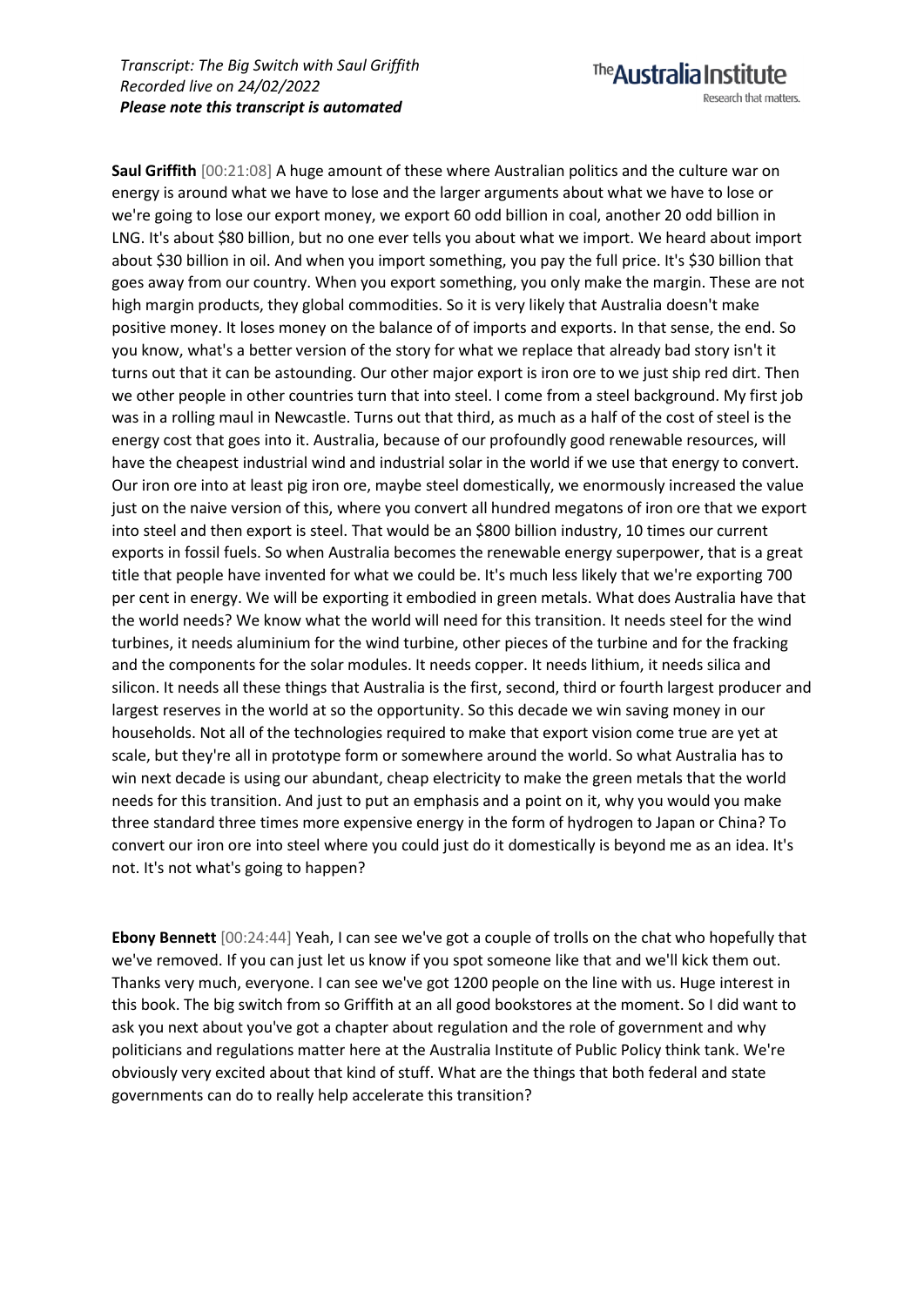The **Australia Institute** Research that matters.

**Saul Griffith** [00:25:30] Really, it's federal, state and local governments. So the easiest way to understand this is fossil fuels have been a great thing for humanity. For a hundred years, they provided us our comfortable lives. It's the reason we, the 20th century, was allowed to happen and we wrote an awful lot of laws that were optimised. These are building codes. These are your transmission

**Saul Griffith** [00:25:52] rules, et cetera, around a fossil fuel universe. A lot of those rules, including subsidies, for example, for fossil fuel production and our handy, are advantaging the incumbent fossil fuels in their handicapping the upstart, which is clean electrification with renewables. If you just said, how do we how do we fix this as fast as possible, you would start to with a policy starting from federal down state through building codes and local and zoning codes. How do we make sure that we are optimising all of that regulatory stack to make sure that the future we need is the cheapest it can be? One fabulous example that we got right perhaps by accident in a way that America did not get right, but it really emphasises the example is Australia's rooftop solar programme. We subsidised the market through rebates incentives which helped by the cost down, and we rode that cost falling cost of the solar modules. Until now, they're competitive by themselves. But perhaps even more importantly, we ran a certification and training programme that both trained the workforce and lowered what's called the soft costs, the soft, the cost of terminating installation and inspection the dictate the ultimate price of that electricity. As a result of that, Australia makes rooftop solar at a dollar a watt. In the US, it's \$3 of what? That's the difference between being one third of the cost of the incumbent electricity in Australia and being a little bit more expensive in the US, which is why we have 30 plus per cent of households with solar in the US is struggling to get to two per cent of households. So we need to do clever regulation like that for all of the things that we know are the solutions. So electric vehicles help. Buy down the cost while we're developing the market, helped build capacity, helped build charging network capacity. We need to do all of those things. We need to do the same sort of workforce training for the heat pump and the water heating in the space heating and the electrification of the kitchen and the upgrading of the switchboard so that we have a large enough army of trainees ready to go and and and build this future for us, but also make sure that we're not right now. We handicap the cost of vehicle of household batteries because we require all of these other things like bollards and other mechanisms. Surely we can optimise some of the regulatory environment about that to make batteries cheaper, as we did with solar. So everywhere in the regulatory stack between things that the federal government does, which is subsidies currently for fossil fuels, not for the things that we want true what state governments do, which is often rules of the grid or the local distribution network, which actually is also a federal thing right down to what local governments do. All needs optimisation so that we can make this thing. You know, if we did it perfectly, we might do better than that \$5000 per household and savings if we do it poorly. We may not realise all of those savings or we may be sending that money to the wrong winner.

**Ebony Bennett** [00:29:03] Saul I want to come back to abundance and painting a picture of what's possible for Australian households. And I was reading Chapter 12, and I think you might have a future as a novelist because it's one of the best descriptions of a person I've had. I'm just going to read it at. Jacko is 74. He likes fishing and after years of working as a dairy farmer and a chicken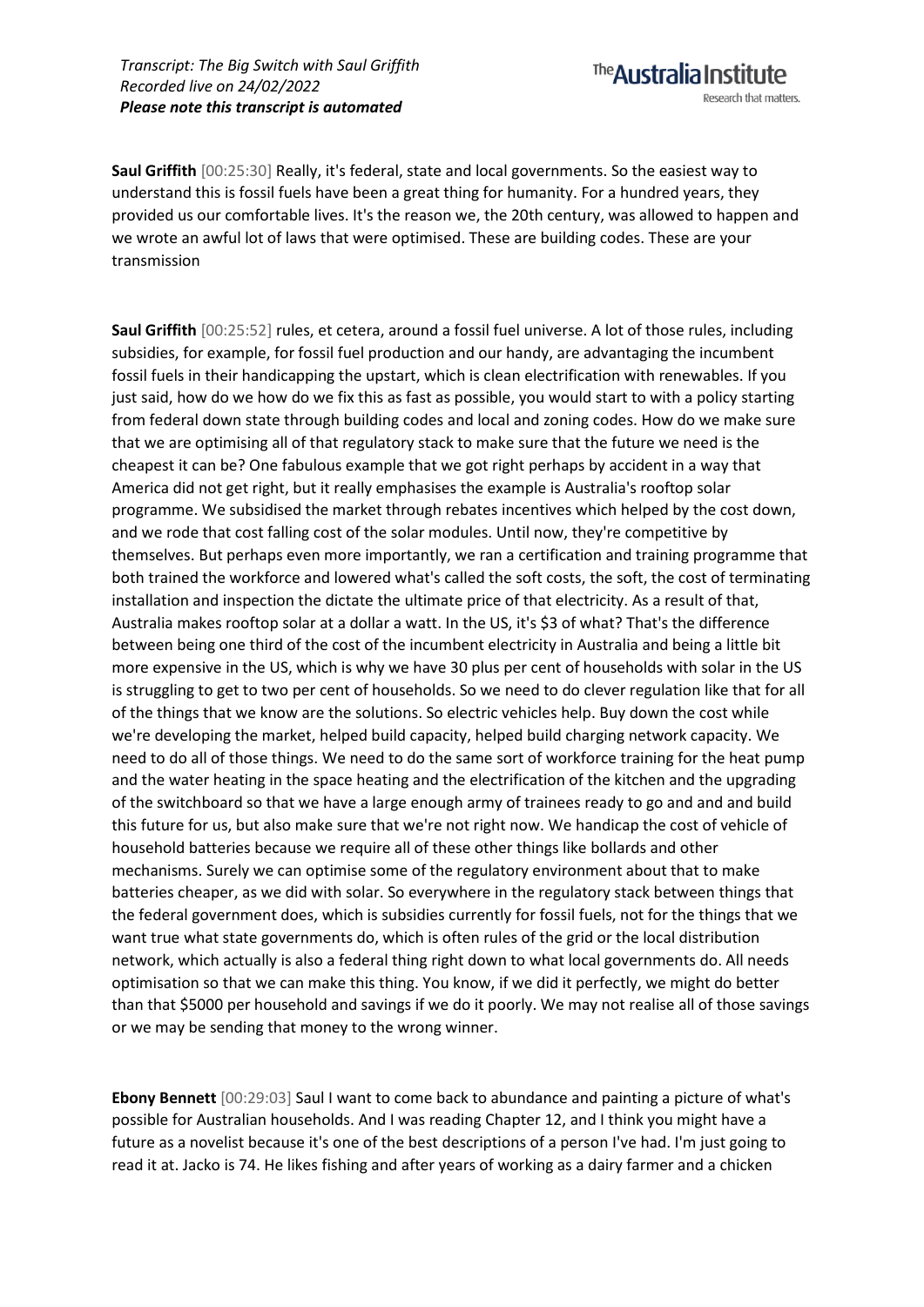The **Australia Institute** Research that matters.

sector, amongst other things, he sold up and moved to the coast. Jacko likes to issue weather reports and his standard unit of measurement. A number of dogs blown off a chain. Jacko is both types of gold, benson and Hedges, unfiltered and Nescafé. And you talk about the system that he'd set up at home. Tell us a little bit about Jacko and what this looks like for ordinary Australian households this transition.

**Saul Griffith** [00:29:50] So you've just revealed yourself that you read the whole book because you made it through to Chapter 12 that you didn't read the acknowledgements. So I wrote everything in the book, except for most of the regulations chapter. Dan, who's here to help me write because he's that actual on the ground expert on regulations. That's why I gave you the 30000 foot example in that question, and he knows that on the ground level. But I actually called one of my favourite friends, a woman called Fiona Whitelaw. She lives in marega on the south coast, and she is actually the richest person in Australia. And I said, How would you describe the great things that are happening? And so she wrote the first draught of that story. The character is actually an amalgam of four of her neighbours. And you know, I did some editing on top so I could pretend that I wrote it, but in in full credit, you know, she's she's great. I was actually reminded. So she is all, you know, she's a planet saving environmentalist, but she actually was instagramming from a speedway where she was, you know, watching the Veidt's on the dirt track at the local speedway on the weekend. So she I actually think she represents sort of some of the optimism on Australia. She can have that, you know, we all have that internal conflict. I want to save the world, but I want my coal barbecue, you know, I want to save the world, but I really like my V8. So most of us, MeaCulpa, are still there. And what we were trying to do in this chapter is like, you know, we're still Australians. We still like our Benson and Hedges, sadly. How do you solve climate change with that unique Australianness and the other part of the intent of the chapter, really to say it's already happening because these are things that are really happening in that community? You know, I also mentioned that chapter of my sister, like she's a single mum in Sydney, but she's found that electrifying everything in her life is saving her money. She's not, you know, she's so I. What I'm most encouraged by is that the real characters of real Australia are getting the job done on the ground. You know, the last anecdote to that is I just did a flying to three rural Victoria with Helen Haines. And to paraphrase, you might say that it appears that the Country Women's Association is going to save Australia from climate change and then go on to save the world. It'll come with a side of delicious cucumber sandwiches, but you know, it kind of makes sense. Women seem to understand the future generations are at stake here. They've got less ego involved in how loud their V8 is, and they make 80 per cent of household purchasing decisions. So I like I don't know. I kind of like what I see on the ground in real communities in Australia, and it's I. I think one of the greatest sources for optimism in the world on on climate action right now.

**Ebony Bennett** [00:32:49] Yeah, well, that's very inspiring and certainly the Country Women's Association is a force to be reckoned with on a number of policy fronts, so that's exciting to hear. They're on the case. I'm going to go to questions from the audience very shortly. I can say I was still got 100 people on the line with us. Thanks so much for joining us today. The first question that I've got here is from John Knox, who says electric vehicles are a big piece of the puzzle. Should all electric vehicles be capable of bi directional charging?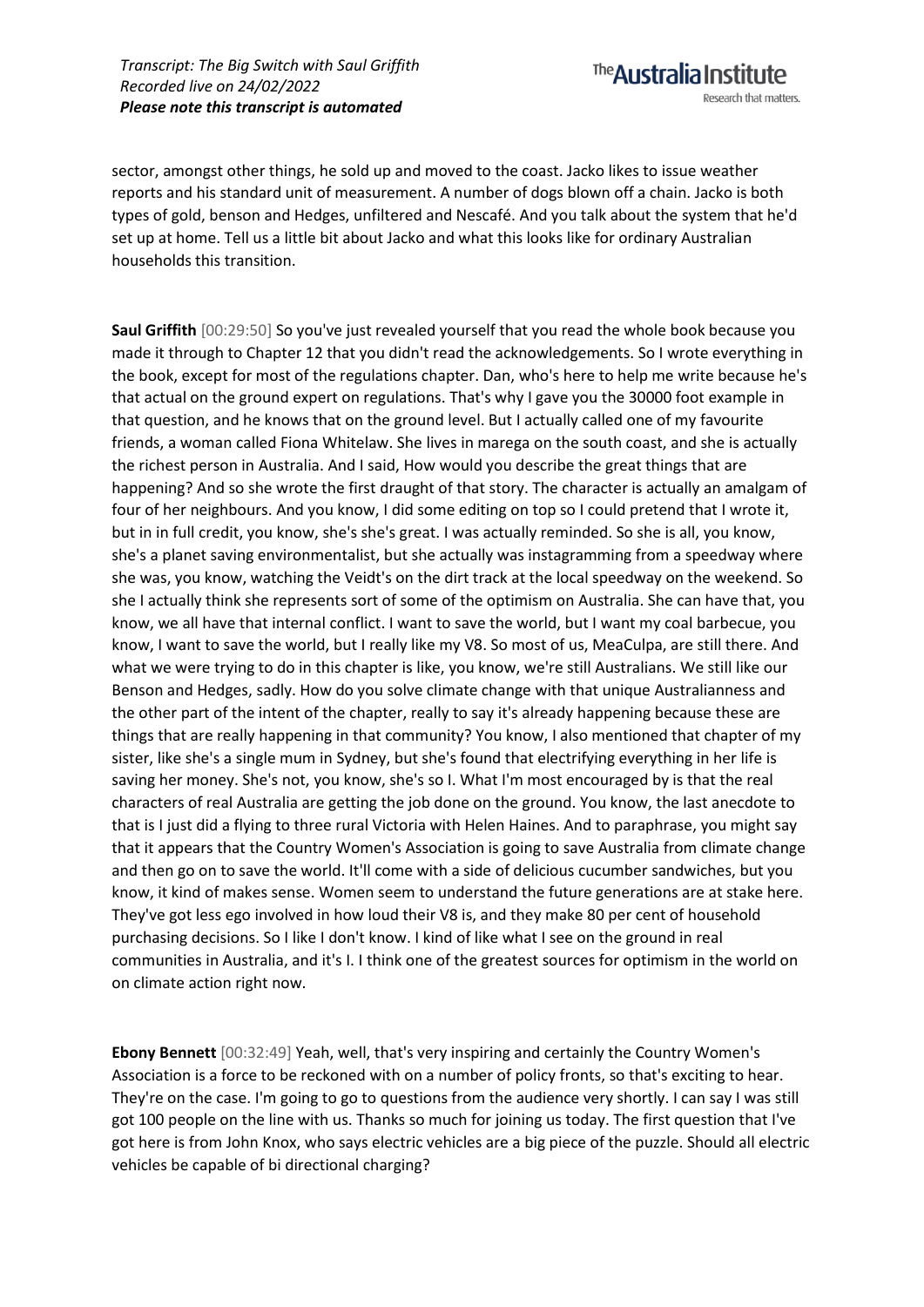**Saul Griffith** [00:33:22] In a perfect world. We would have all vehicles capable of bi directional charging or vehicle to grid. The reason why is the largest battery in the future of Australia won't be these grid size batteries won't be these big batteries won't be the community batteries, it'll be the collective battery of our 20 million vehicles. And those 20 million vehicles will be able to backstop the whole Australian grid for five to 10 days. If we're we have that much, that is an extraordinary amount of resiliency that will be built into our vehicles if we enable them to do that by directionality. The more we enable the vehicles to participate in that way, the less are the batteries there need to be in the system and the cheaper the whole system will actually be for Australia. So in some nerdy economic physicist, perfect world sense you'd optimise and you'd dedicate something like 10, 20, 30 per cent. I haven't run the optimisation, I'm guessing, but it is some amount of that battery that would really help the ultimate energy economy. Australia would be best if we were engaging those vehicles,

The **Australia Institute** 

Research that matters.

**Ebony Bennett** [00:34:33] and I might just point out the Australian Institute just released a really excellent report on the manufacturing opportunities for an electric vehicle market here in Australia that was released by the Carmichael Centre. If you Google Carmichael's centre, you should be able to find that it kind of takes a bit from what Soul was talking about with the opportunities for value adding to our exports, but takes it all the way through to actually making electric vehicles with the batteries that we produce here using the lithium that we we mined here. So check that out. The next question is from Michael Gunter. He this one might be for you as well. Dan, is there any role whatsoever for the consumer and megawatts timed to synchronise with low renewable energy power generation in real time? Do you want to take that one first sol and then I'll go to you, Dan..

**Saul Griffith** [00:35:21] Absolutely. This could be called megawatts. This could be called demand response. This could just be called smartly using the things that we already have as batteries. So again, if you if all of our hot water heaters were charging themselves during the renewables times, probably the middle of the day, that gives us a discount on the other types of batteries we need to have in the system because they'll be able to provide our hot shot showers in the middle of the night and early the next morning. We can use some amount of their heating systems, also as a battery that are basically a battery that thinks one day ahead uses yesterday's sunshine for tomorrow's heat that will also help us. And there are similar systems such as our fridges, refrigerators and other things where we will be able to get these benefits and our pool pumps absolutely by shifting those loads. And then the other megawatt that you might mean is some efficiency, which is the energy we don't need. If we insulate more with double glazing windows, we should be absolutely doing that on new building stock where it makes sense we should be doing it in retrofits. But it honestly, the good news for Australia is we don't necessarily need all of that efficiency to get the job done. That's the the the abundance aspect of this that might rankle some traditional environmentalists is we can do it with the world's biggest houses and our addiction to automobiles.

**Ebony Bennett** [00:36:53] Mm-Hmm. Dan, did you want to add anything to that?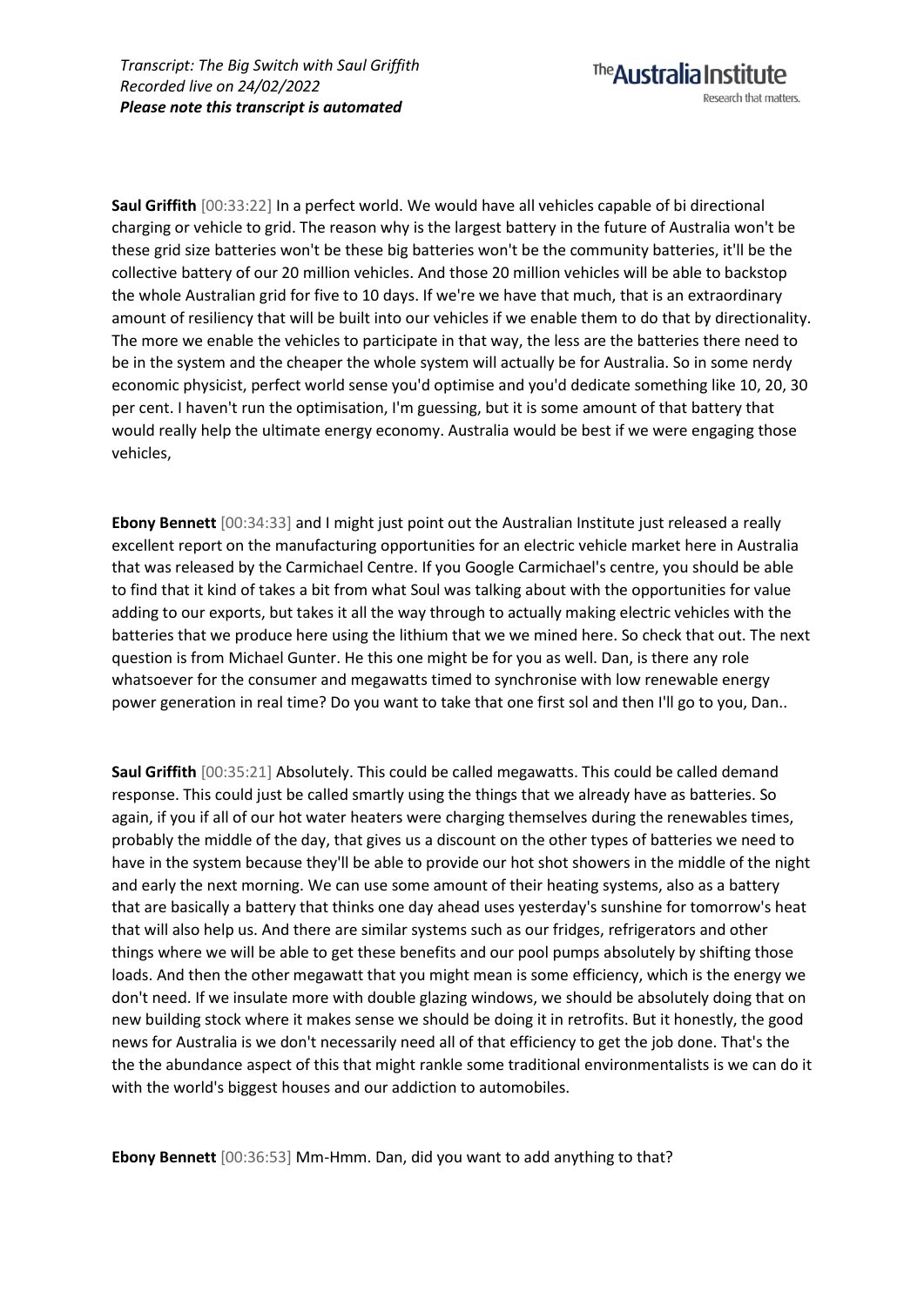**Dan Cass** [00:36:57] Yeah. Look, I call that and look, one of the things that surprised me is how people are using this distributed battery systems already and in Australia, there's been some great innovation by local engineers building technologies that can do that. So one example is positive energy is started by a trader, in fact. So those benefit in trading energy. And what that system does is the battery is used not only to supply and balance the grid growth energy supply. You know, the megawatts traditionally conceived, but also security and security services seems kind of niche, but it's a big part of the kind of coal propaganda, a big, huge spinning machines that chug away at a certain frequency and that keeps the frequency in the grid stable and the lights stay on, the computers work and everything is synchronised. And in fact, some of the most lucrative use of these distributed batteries now is, is it instantly, almost instantly. I mean, those engineers, I can't say, but almost instantly balancing changes in the voltage and the power in the grid to make sure the distribution network is operating and humming really well. And that's where there's a huge amount of value from distributed batteries because they're down in the grid where everyone else is consuming the energy. So in a way, they're adding much more value to that. They're at the edge where everyone is consuming, not on the big trunk, at the transmission level, which you know is important, but. Probably isn't going to be such a sweet spot for batteries. There's other examples in South Australia. If people saw the fantastic 7.30 story that was in last year, there was an amazing couple with their electric mower in South Australia. They're in social housing that have social housing. A thousand of the social housing households there have been given a free battery and a free solar system and the technology to rig it all up together. And the state government is subsidising this pilot, which is an excellent pilot model for the world, and the government is putting in about 27 per cent of the of the capitals of that project to buy back these resiliency or security services for the distribution network. So I could have built a really big machine, you know, sold that to tell you what kind of thing a second or whatever to keep the distribution network humming. But they found it would be cheaper to just pay for this partial electrification of a thousand homes. And the lovely thing is it's social housing, and everyone who participates from day one had a 20 per cent reduction in bills because I've seen some questions and great questions about who are we leaving behind, what's the equity? And, you know, thank goodness Australia Institute audience is thinking of that. It's not just about the gadgets, it's the people people don't get behind.

The **Australia Institute** 

Research that matters.

**Saul Griffith** [00:39:41] You just said something that I think is an unbelievably important point, and I know no one probably asked this question, but I want to ask and answer my own question. Australia is the we believe in 20th century infrastructure, it's how everything has always been done here centralise decisions buying giant machinery, public private partnerships, installing those things. And that came to be what defined infrastructure, dams, it's roads, transmission networks. What we need to do as a nation. Instantly is realised that 21st infrastructure is actually our connected cars. It's the infrastructure is parked in the driveway, the infrastructure is in your kitchen, the infrastructure is in your basements, in your garage, it's on the side of the house, it's on the local distribution grid and that you get double bang for the buck when you invest in that infrastructure because you improve the housing stock and you improve the lives of all of the people who own that infrastructure, as well as build this resiliency and build this robust national infrastructure that we all benefit from. So I think we need to get governments at every level to now start saying, Oh, I understand vehicle charging in the homes and electric vehicles as part of the national infrastructure, because if we do that, we start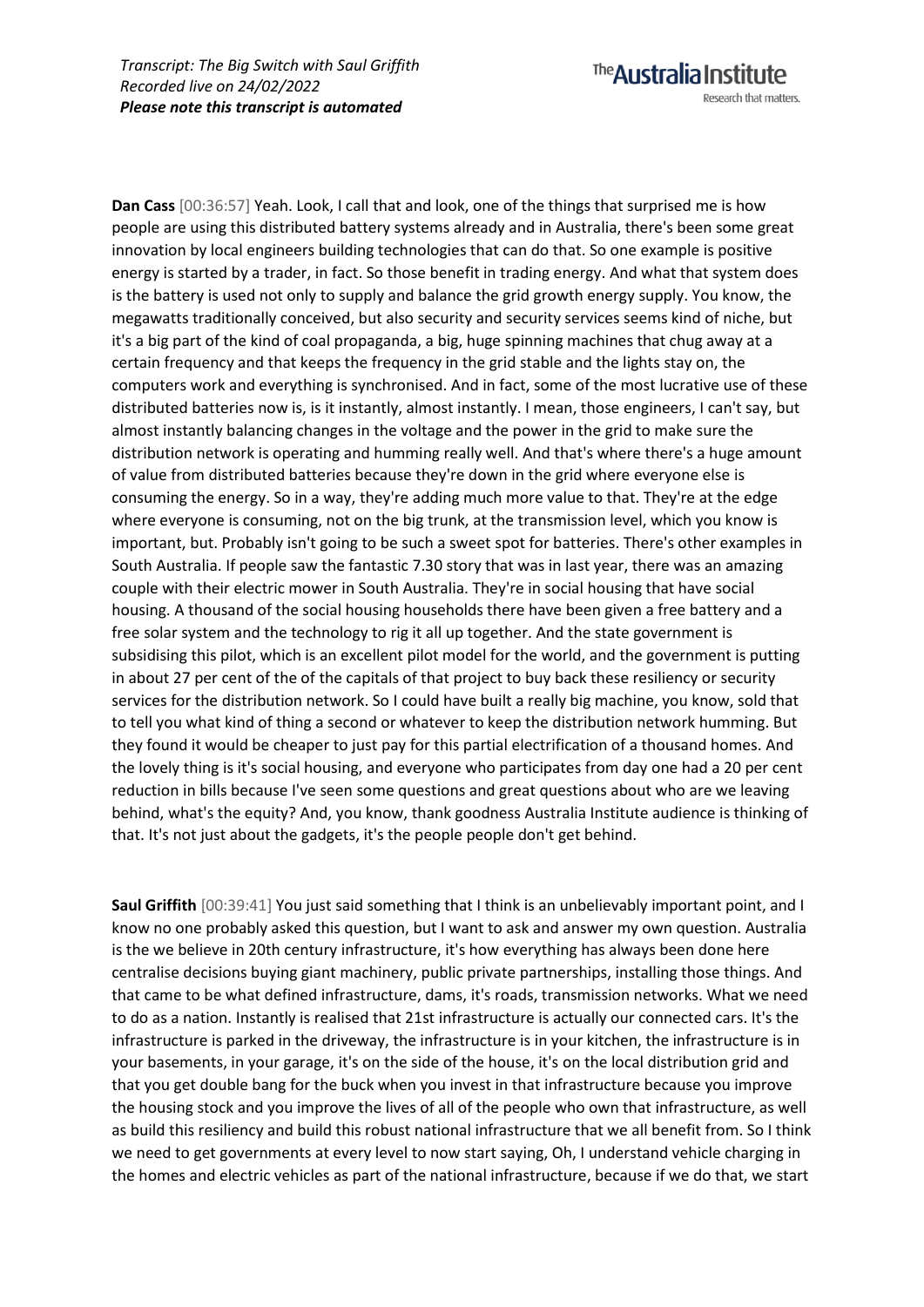to think about economically about how we make this the nation building project that saves every household money and is the type of infrastructure we need.

**Ebony Bennett** [00:41:13] Yeah. Well, following on from that, the next question I've got here is from Ben Foley. Ben, I'm not sure if you're the Ben Foley I went to high school with, but you've got a great question here. With the increasing residential solar and the reduction in the use of power from the grid, Ben is worried this will lead to increased electricity prices from the grid. Black Angus Taylor has been warning about the last couple of weeks. Is there a defence against the increasing cost of electricity for those who cannot afford to invest in residential solar? So that's a backup on that equity argument.

**Saul Griffith** [00:41:43] I'd love to answer this one. It is a great question because it lets me answer to the other thing I wanted to talk about anyway. If you electrified just the appliances and the heating systems of our homes, the grid would need to go from 100 per cent today to about 135 or 140 per cent if we electrify one vehicle in the driveway of all of our 10 million homes will need to deliver about 200 per cent the amount of electricity we lay. And if we electrify the 1.7 vehicles in every driveway and all of the housing things, we need about 250 and per cent of the electricity we produce today. You can't produce all of that on our rooftops and in our communities. In New York, it's very reasonable to believe 25 per cent can come from our rooftops, maybe as much as 50 per cent with bigger systems, more efficient solar. We can't do it on the community. We could maybe get another 25 per cent out of the community putting things over parking, parking lots, solar on the church, solar on the life saving club, solar on the RSL. But you still need the grid and you need it to be at least that. And the big energy supplies services out there on the grid like wind farms, solar farms, hydro. And so we're. It's not like we're going to lower the amount of energy that's on that grid. So no. And that cost of that electricity is going to go down because wind and solar now based natural gas and coal and everything city. So you should expect the electricity that comes from our transmission grid to be cheaper because you're putting close to three times as much electricity over our distribution grid per unit of electricity delivered. The distribution grid is going to be much, much cheaper now. And because the rooftop solar is the cheapest electricity generated anywhere in the world, that's delivered to the end consumer. We should also expect that electricity to be cheaper. So. Angus, I don't know you personally, but you're wrong on three counts. Electricity is going to get cheaper, cheaper and cheaper. I mean, we could. And you know, Angus unfortunately, has the keys to the kingdom, so he could design the rules to prevent that windfall for the Australian people. And, you know, looks intent on it. But roughly, that means that our current energy policies are trying to steal money from our households and our communities. And we need we need to look at this as a country and do a better job of designing the system we need this decade in this century.

**Ebony Bennett** [00:44:24] Mm-Hmm. The next question I've got here is from Meg Evans and a reminder that you can upvote other people's questions. Meg is concerned that you're distilling climate change action to simply replacing fossil fuels with renewables when the real problem is over consumption, and that these renewable energy sources will also need fossil fuels to create the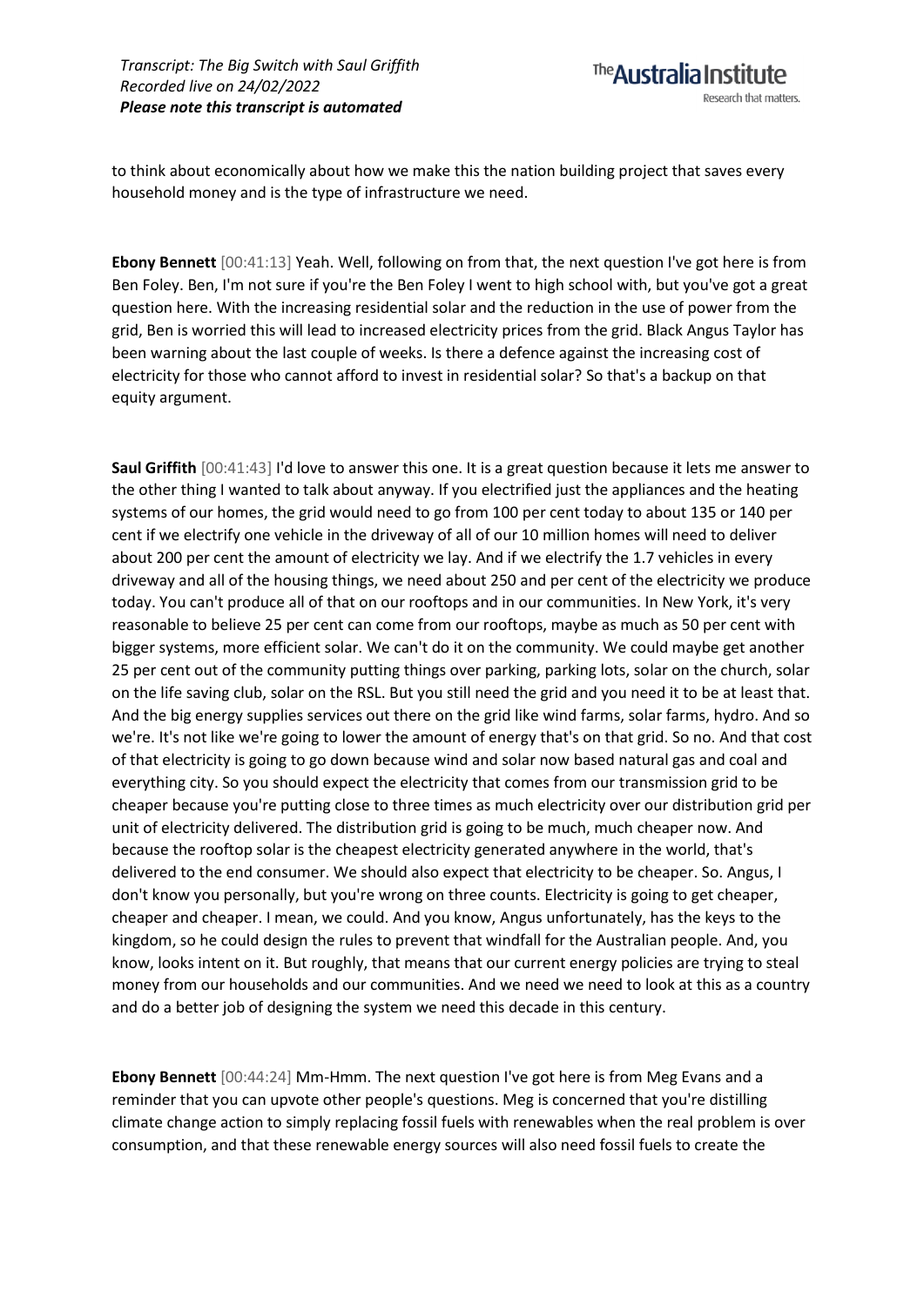panels and wind turbines and cars, etc.. And that's, I guess, Meg's concern. Do you have any response to that?

**Saul Griffith** [00:44:53] Two answers to Meg. The first is yes. Today, some of the cars are being made with coal natural gas. Some of the solar panels are being made with coal and natural gas, but that's a temporary problem every year. The grid is getting more renewable of new generation supply built out globally. In 2020, 75 per cent was renewable, not Fossil. So every year we go into a future, that's that idea or that statement is less true. And eventually there's a point in the near future, hopefully 10 years, but maybe 20 years out where there's no fossils used in producing our vehicles, no fossils used in producing our solar, et cetera, et cetera, et cetera. So there's one point is it gets better every year. You're right today, but you're less right every subsequent year. The other point is compared to what we do today, 6000 kilograms of fossil fuels are burned for every living Australian every year. Today, that's our, you know, that's our annual consumption of coal, natural gas and petrol. If we were to supply the same Australian quality of life, same sized vehicles, same sized home, same leaky, not efficient, not double glazed homes, we would only need we'd need less than half of the energy if we produced it half with solar, half with wind, and we still had half of it in batteries. You'd need round figures. Twenty five kilograms of wind farms per person per year, twenty five kilograms of solar per person per year, and 25 kilograms of batteries per person per year. But remember, most of the things that those things are made out of are metals. Most of them are very, very highly recyclable. The most recycled things in the world are steel and aluminium today. And so in fact, we're this is the template for a circular economy where maybe 10 to 20 kilograms of stuff per person per year is being pulled out of the ground as opposed to what we do today, which is 6000 kilograms that we just sent straight into the atmosphere and it becomes 20000 kilograms of carbon dioxide. So I think there's a lot of room for optimism here.

**Ebony Bennett** [00:47:03] Yeah, I can see a couple of questions in here about other environmental problems such as recycling, all the waste and all the obsolete appliances and things like that. You do address in a chapter there Chapter 11, I think so long and don't kill all the fish. That climate change obviously isn't the only environmental problem facing the country, so I would encourage people again to buy the book and check it out. It's very comprehensive read, but I did want to get back this. Just a number of questions that I can see in here that just want to know more about hydrogen and why discount hydrogen? I've got one from Phil Dey here who says we're going to have excess energy in summer. Why wouldn't we use that to make hydrogen to generate electricity when generation is not sufficient? And there's a couple of other people on the same theme worried that you've discounted hydrogen too soon. Could you recap for us why you think we're putting too much store in there?

**Saul Griffith** [00:48:03] If you read the book Shameless Plug, which is an electricity joke, by the way, the shameless plug, the. It's an incredibly intelligent question, and in fact, it's exactly the way to think about what portion of the economy will be hydrogen based at some point we will be so abundant in our generation that we don't have any other use for it, and that will mostly be in the summer. And then why don't we use that to make hydrogen and for export or storing it away or et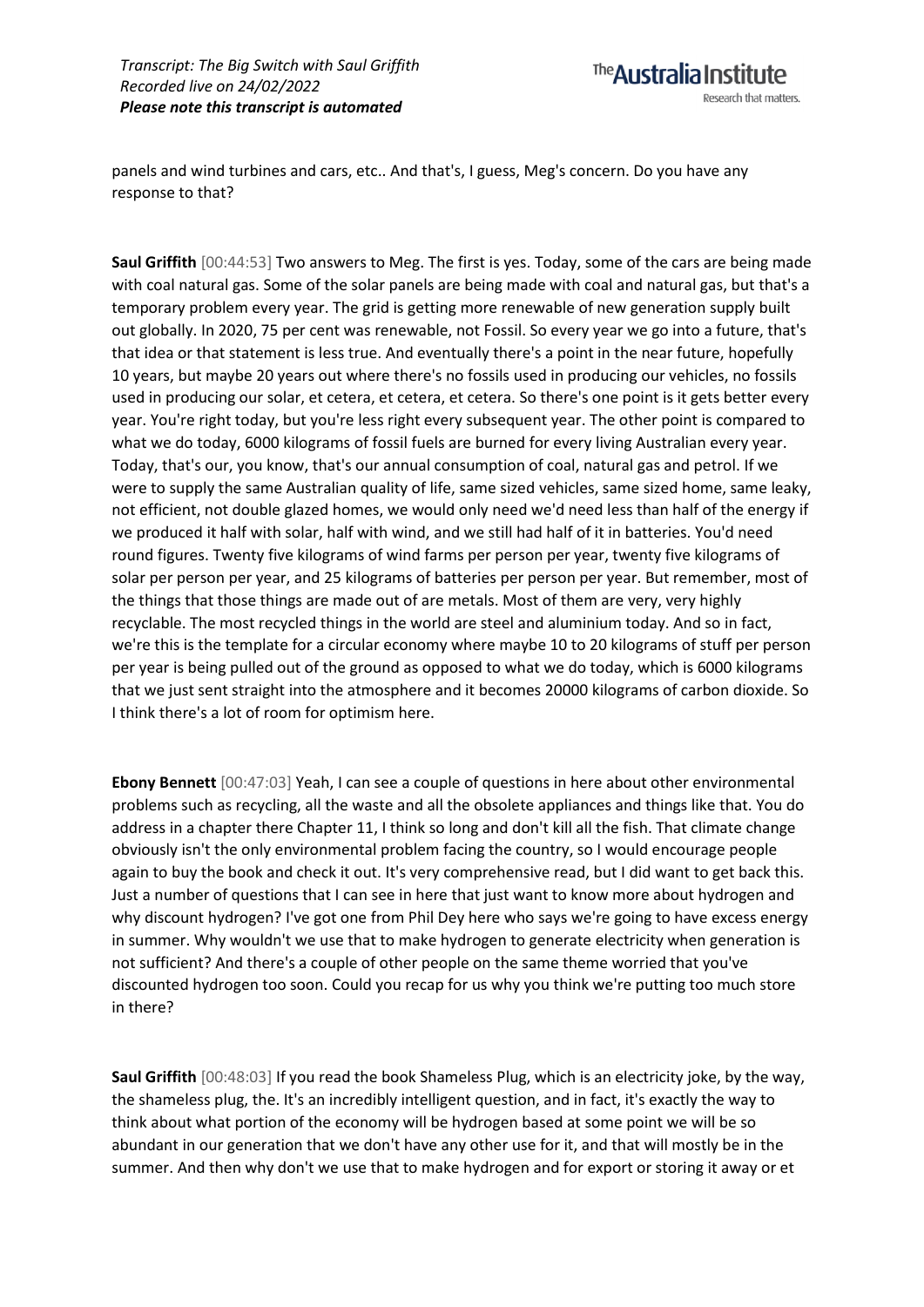cetera? And we will for sure do some of that. And then maybe that ups your estimate of how much hydrogen will be in the economy by one or two or five percent up to 10 percent, maybe 20. There is one weakness with that argument, though, is the cost of hydrogen is very, very sensitive to the capital. Cost is very, very sensitive to the operational uptime. So there's no electrolyser that wants to run 50 per cent of the time. They need to be run at 100 percent in time to make their economics work. There's no compressor that wants to run 50 per at a time that increases the costs of the tempering effect on this good idea will be low utilisation in the equipment. So maybe we have to bring a jetpack down closer to five percent. I'm not antihydrogen. In fact, I developed hydrogen tanks that I sold to a consortium of the world's auto companies. So if you buy a Toyota or Chrysler, Porsche and Audi that has a hydrogen tank in it, that's technology that I built. I will do very well if hydrogen is a winner. But as an insider who knows the molecule, who knows the tanks, who knows the compressors intimately, I can say it's we need to temper our into chasms.

**Ebony Bennett** [00:49:57] Dan, a quick one for you here from Neil McIntire. How much work will be involved in model modernising the Australian electricity grid to support the pivot to renewables?

**Dan Cass** [00:50:08] Right, so technically and if the rule change level, but can I just Segway back briefly to the question that so got about the how to soak up all the excess solar and wind ammo does the modelling for the country about the Integrated System Plan, so the cheapest and best way to get to allow coal to retire over the coming, however long it is that government is allowed to happen and consistently they publish the the results that the new draught is out at the moment to 2022. There's an increasing amount of spill or waste or curtailment of solar and wind as you get greater penetration. It never tips into territory where it requires you to somehow capture them. So they've done the modelling and looked at how much can be wasted, and you can utilise things in large scale generation less and less as you build out the grid. It's still the cheapest form of energy. There is still no coming back to the fossils, but also no need to then build with sources very capital and expense capital intensive hydrogen infrastructure that you would run for a small percentage of the year just to soak up that value. So people shouldn't worry about the idea in this era of abundance that the wind farms and the solar farms will be wasting energy for some of the year. That's that's been accounted for. It's part of a model. So that's the good. The good question. How much work is needed? Look really a hell of a lot. But the good thing is that states and territories are already doing it. So shameless plug two. If you've read the book, I agree with so entirely that the states and the territories, including a city, are doing a great job of coming up with programmes and pilots and rule changes themselves to progress things. But it's a mammoth task, and I was involved with the Energy Security Board project to redesign the market for 2025, and it was really underwhelming. I mean, that design is now kind of in process and being approved by governments, and the new design in 2025 will not unleash electrification. It will hold it back. It will hold back vehicle to grid charging. It will hold back the scale of solar build out at the distribution level. People will not be able to supersize their systems. It won't encourage the batteries to be at the optimum place that solar has worked out is it is partly, you know, the big transformers on every exposing your distribution network. It will really push the storage, run out onto the transmission backbones and renewable energies. So there is actually a blitz of regulatory work to be done. Whoever wins the next federal government should take it on because the regulatory work is is almost free doesn't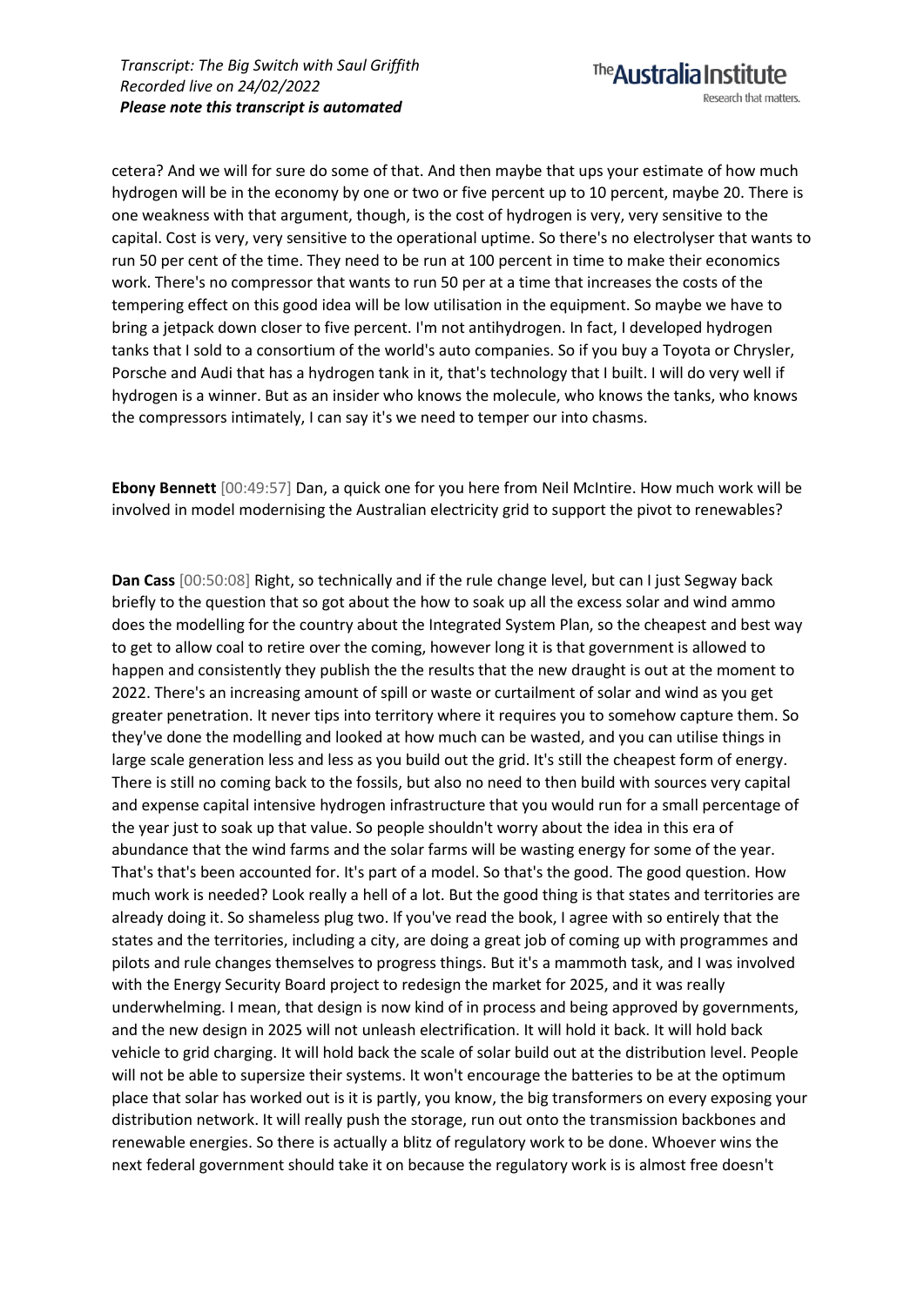mean building backbones and generators and undersea cables. It means paying some smart people sit down from the law and the engineering sides and work out what is the rule book to give us what the name? You know, grandpa and grandma said, we need it in 1992, when I was watching sort for the first time, just equal opportunity. You know, this is really all we need. In a nutshell, the grid should give equal opportunity to the electrons coming out of Soul's Electric Monaro and the electrons coming off a rooftop solar and the electrons coming out of any existing demand response systems that the Teslas and the Queensland governments and whoever else builds. And if they're equally able to compete against gas and coal, that will lower the price for everyone because competition does that and it will push the fossils off quicker. So it's almost a climate policy for governments who just want to talk the hip pocket so reform can't get enough.

**Ebony Bennett** [00:53:46] The next question and is from Fran Lee, who says, So how do you convince those in coal country that there will be jobs for them? Research shows that people don't believe the facts about coal. Do you have any response to that then?

**Saul Griffith** [00:54:07] I think you've got to sit down with them and be a real human being and do it over a beer at the kitchen table, and I think we are the way because too many people are complicit in shouting over their lattes, and I do believe that criticism is fair. I do worry that. Someone says shut down coal plant and then the community thinks that's tomorrow. None of these things that are tomorrow in reality, I would absolutely trade another year or two of coal here and there in a steady transition down over the next 15 years. While we wind up all of the demand side electrification have to produce it. And it's really, you know, it's a 20 year timeframe. And if you think about it, I think the communication should be. Look, it's not about your job disappearing tomorrow. There'll be a steady winding down of this industry at roughly the rate which which people retire from this industry already. And it's not about you losing your job so much as train your daughter to be an electrician instead of a coal miner. In terms of the regions, the regions really do win. For Australia, it will be with the industrial solar. Industrial wind is being produced. There's going to be a huge number of jobs that more per kilowatt hour than there is coal. There'll be, you know, there's this lovely term electro agriculture or renewable agriculture now where you're you're putting these solar and wind farms in concert with the agriculture. It has mutual benefits. Sheep grazing under solar panels. Turns out, it looks like it may have higher productivity than sheep that are exposed purely to the harsh Australian sunlight. So, you know, I think we have to be enormously sympathetic to these communities. Not every community will win immediately. We should have really generous transition plans. I'd like an approach that says, You know what? Thank you for your century of service coal community. You made this country amazing. You made this country great. We're going to be very generous in helping you wind down what you're doing now and wind up a less damaging to your local environment, less damaging to the planet and more profitable industry for yourself as just the guiding principle that should be our philosophy and our approach. And we definitely need to start telling the good news, stories and even planning where we're going to locate our manufacturing and processing industries so that we are making sure that the abundance of jobs that are going to be created from this transition, an abundant share is going to those communities affected.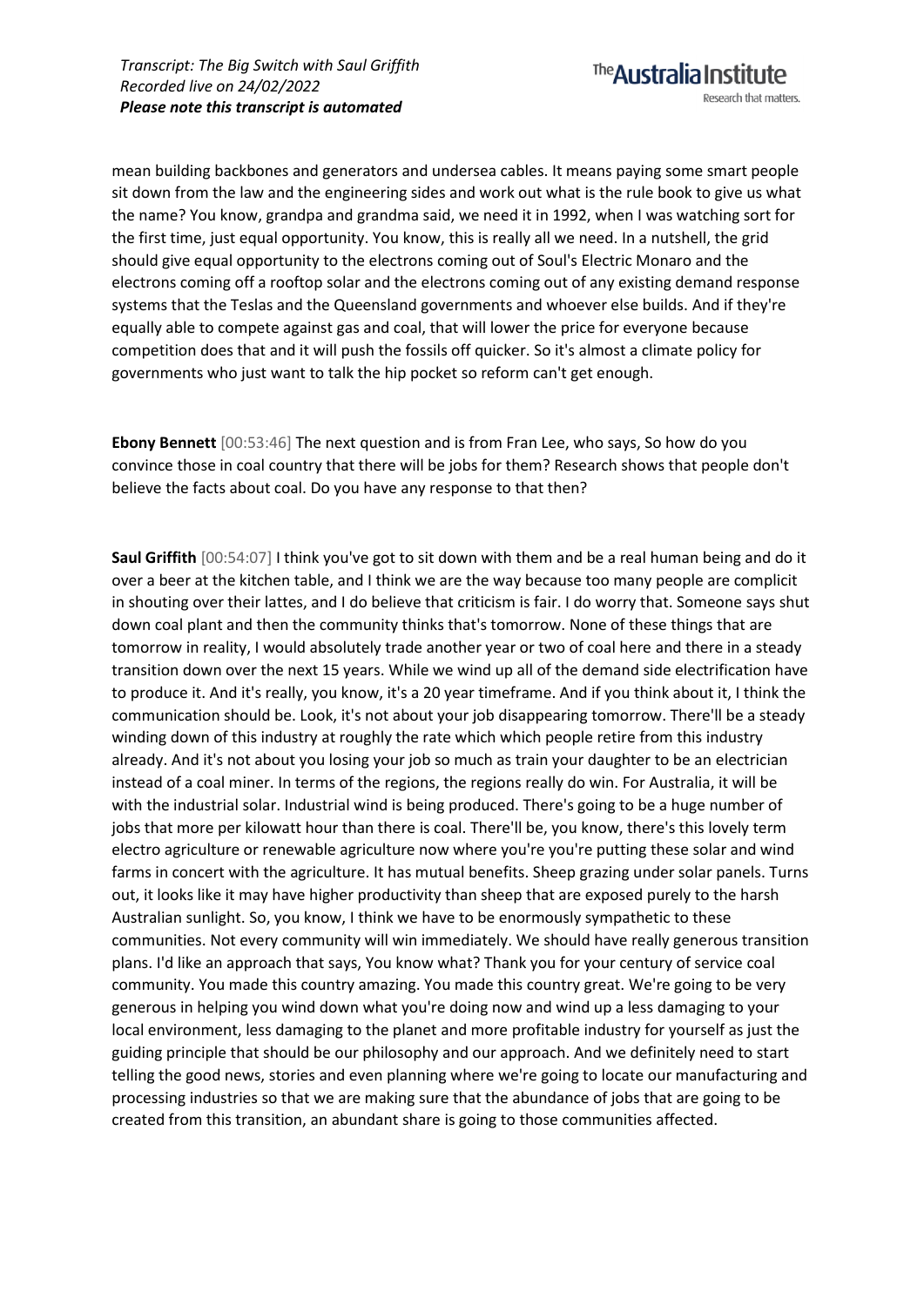The **Australia Institute** Research that matters.

**Ebony Bennett** [00:56:44] Hmm. And again, I think that Carmichael Centre report that I was referring to earlier mentioned that same thing that a lot of the opportunities there in manufacturing will go to regional communities as well. But those are all good points, two quick ones. A couple of people asking here whether the book will become an audio book Soul. I'm not sure if you've got any word on that or any plans on that front.

**Saul Griffith** [00:57:09] It's funny. One of the last meetings I had in America before I relocated to Australia just just at the end of last year, was actually with Sam Walton's grandson and or son. And he said, You know what? I just listened to your book Electrify as an audio tape, and it was great. Except the graphs are terrible, and I have a lot of graphs in the book, so it was really interesting to me to learn that now roughly half of people buy their books as audio books that I've got to start thinking about how to narrate the data and narrate the tables and narrate the graphs. So I'd be happy to read this book and send you a cassette tape, but I'm told that the bits with the graphs in it won't translate. That said, we might do a bunch of short videos and put those on the web. If the publisher would like to make an audio tape, I'd you know, I would loan my voice, but I suspect they'd want someone with a better voice than me for reading it. If anyone out there wants to do it themselves, go for it. I encourage it.

**Ebony Bennett** [00:58:13] Excellent. And just lastly, we've only got a couple of minutes left. So what's the big takeaway that you want people to take away from this and head out to the closest bookstore to buy the book?

**Saul Griffith** [00:58:26] I'd love you to go out to your closest bookstore and buy the book, but what I really want you to do is take that book, engage with the community. Engage with your politicians. I don't care who you're voting for. As long as you're making them the most aspirational party in the country on this issue, it should be a race to the top in Australia. This is no liberal National Party water heater vs. Labor water heater or greens water heater. They're just water heaters. They don't care about the politics, and they'll all be cheaper when they're electric and powered by renewables. And why shouldn't Australian politics be around what we have to win and the economic benefits? So really, that's the take home we need in a hurry to change the narrative to what we have to win and the abundance agenda and. As soon as we've won that and we've got all three parties chasing the ball because so many people want the abundance agenda, then we need to start organising in our communities so that every community. Has a plan for how they're going to reap the rewards of doing this as fast as possible. You know, go going, go and become your local country women's association member or the equivalent Inner-City City Community Group. And let's let's get the job done because you know, this can't be stated enough. This is the gift that Australia has to give to the world for as. Recompense for our 30 years of dragging the chain on climate and looking like a petro state, we can now go first, go hardest, show the world how to do it and I can't under estimate or can't understate this enough. If we do that, America will follow, Europe will follow, everybody in the world is waiting for the same for a good news story is probably why half of you signed up for this podcast. It's it's for. We need some optimism, some good news stories and that's what Australia has